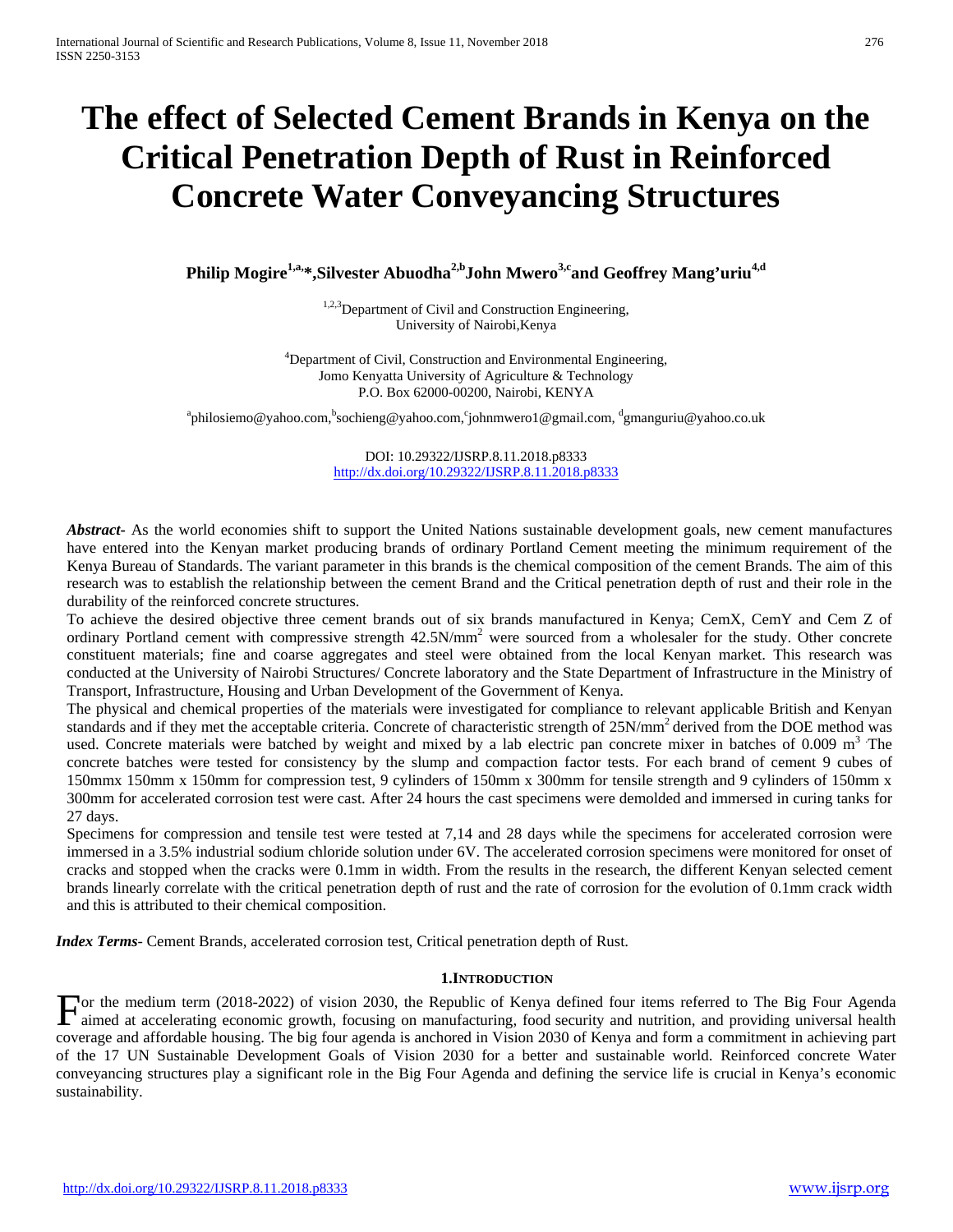Steel is thermodynamically unstable under normal atmospheric conditions and will release energy and revert back to its natural state of iron oxide(rust) and this process is called corrosion. For corrosion to occur in reinforced concrete; the rebar must be at different energy levels, the concrete must act as an electrolyte, and the rebar must act as a metallic connection.

At high pH (12- 13) reinforced concrete is in an alkaline state and thin oxide layer forms on the steel and prevents metal atoms from dissolving forming a passive film [1]. This passive film reduces the corrosion rate to an insignificant level without which the steel would corrode at rates at least 1,000 times higher [2]

Corrosion in reinforced concrete has a significant effect in the service life of structures and is caused by electrochemical reactions with contaminants. The presence of rust on reinforcement bars and appearance of cracks parallel to the reinforcement bars symbolize the presence of corrosion in reinforced concrete. Carbonation inducing a generalized attack and the presence of chlorides inducing a localized attack are the main causes of electrochemical corrosion in reinforced concrete as shown in Figure 1[2].



# **Figure 1: Types and morphology of the corrosion in concrete: generalized (carbonation), localized (chlorides)[2] Carbonation**

In this process atmospheric carbon dioxide diffuses to the steel concrete interface and reacts with the calcium and alkaline hydroxides and cement as shown in equation 1 and 2, lowering the pore solution pH value at the rebar concrete interface to below 9 thus initiating corrosion.

$$
CO2 + H2O (pore solution) - H2CO3
$$

 $H_2CO_3 + Ca(OH)_2 - CaCO_3 + 2H_2O$  2)

Carbonation does not occur if the concrete is water-saturated or in very dry conditions because moisture is required to form carbonic acid which attacks the  $Ca(OH)_2$  and diffusion of  $CO_2$  through water is very slow. Carbonation is very slow and generally follows the square root time law shown in equation 3.  $\frac{0.5}{3}$ 

# $x = KCO_2 t^{0.5}$

Where

 $x =$  carbonation depth after time t

 $K(CO_2)$  = carbonation coefficient/factor for a given concrete

### **Chloride attack**

The chloride ions may be present in the concrete originating from its constituent materials but the most common source is from outside due to the structure being in an aggressive environment with chloride ion species. Surface chlorides diffuses to the rebar concrete interface and induces local disruption of steel passive layer through the reactions of equation 4 -6 5 leading into formation of pits on the reinforcement bars.

Decomposition of the passivity layer

$$
Fe^{2+} + 2cl^{-} \xrightarrow{yields} FeCl_2
$$
  
Corrosion of steel  
Fe<sup>2+</sup> + 2e<sup>-</sup>  
 $\frac{1}{2}O_2 + H_2O + 2e^{-} \xrightarrow{yields} 2OH^{-}$   
Formation of rust  
 $Fe^{2+} + 2OH^{-} \xrightarrow{yields} Fe(OH)_2$   
 $2Fe(OH)_2 + \frac{1}{2}O_2 + H_2O \xrightarrow{yields} Fe_2O_3.3H_2O$ 

The electrochemical reactions take place in the limited volume of aqueous solution present in the pores of the concrete and steel interface. This process results in loss of mass and cross sectional area of steel resulting in reduced load carrying capacity and structural failure. The internal stresses generated by rust which is of a lower density and thus bulkier than the parent steel leads to formation of cover cracking to account for more space required to accommodate the rust. Other effects include reduction of steel-concrete interface bond stains on the concrete surface, delamination and spalling. Previous studies, using various analytical and microscopy techniques,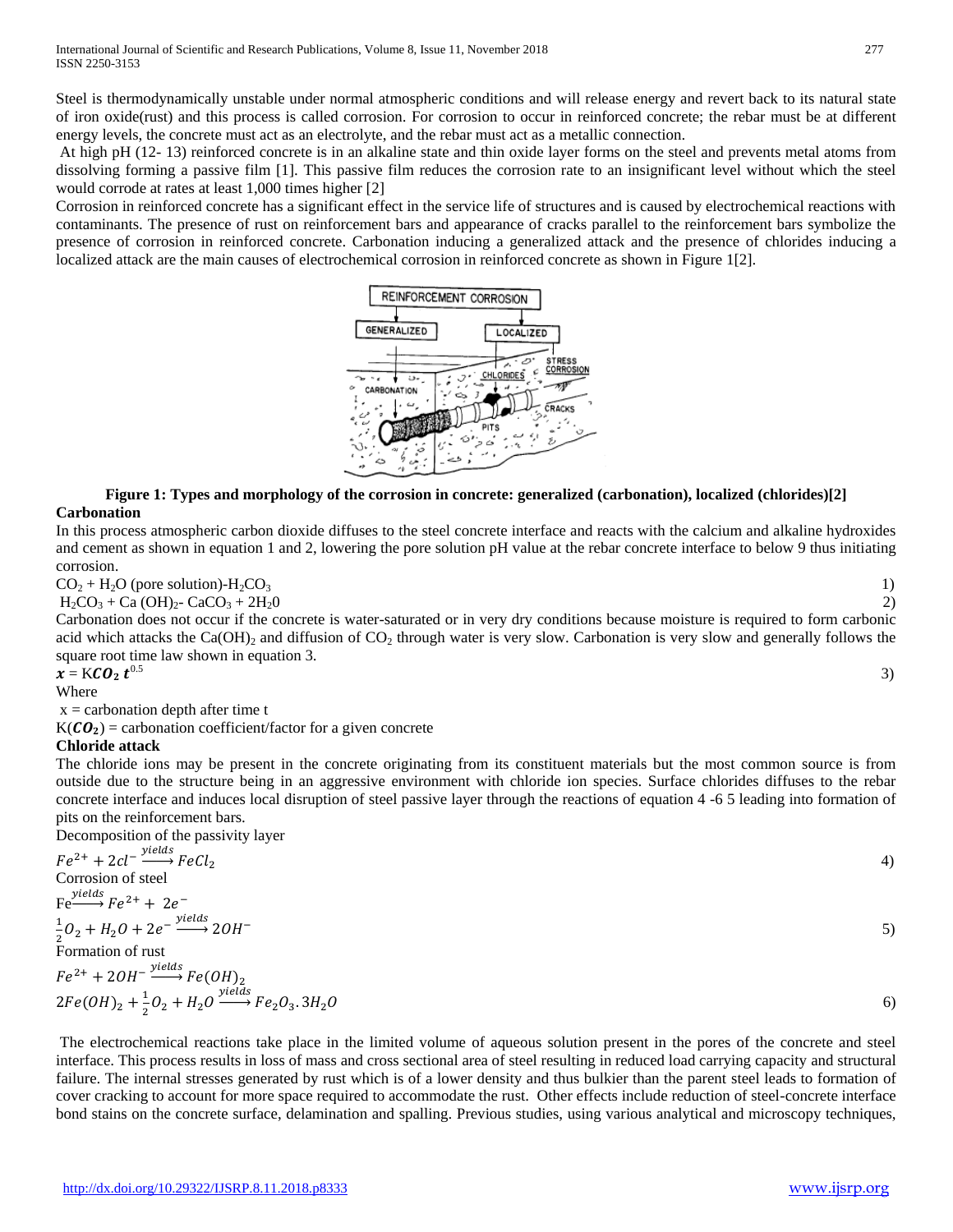have shown that corrosion products forms in the cement paste adjacent to a corroding rebar [e.g. 3, 4, 5, 6, 7]. The corrosion products continually get deposited at the steel and concrete interface generating stresses that cause progressive deterioration [8].

Chlorides ingress through the net of pores is one of the most common reasons that cause corrosion in reinforcements when these are located in an aggressive environment or when in the mixture such ions are incorporated. Chloride ions are capable of causing localized corrosion therefore leading to a premature and unexpected failure of the structures [9].

#### **2. CHLORIDE PENETRATION INTO CONCRETE**

In water conveyancing reinforced concrete structures chloride ions are either bound, adsorbed or dissolved in water that is retained in the pores, which forms the pore solution. The total chlorides (combined free and bound) content do not give a realistic indication of the risk of corrosion to the reinforcement but an assessment of the long-term risk to structures exposed to chlorides.

Chlorides from the aggressive external environment penetrate into the interconnected pores or capillary pores, as well as micro and macro-cracks in concrete by convection and the chloride ions diffuse further into the saturated pore system. The concentration gradients of the free chlorides control the process of diffusion. Chloride ions that are harmful to the reinforcing steel are those which are dissolved or are free, but due to the balances that occur, it is possible that chloride ions which are adsorbed, be incorporated into the solution and become hazardous [10][11].

When free chloride ions penetrate the pore system of the concrete structure, some of the ions are fixed to solid concrete structure. The transient chemical reaction affects the flow of free ions in the pore solution. Considering a water conveyancing structure as submerged, the primary chloride transport mechanism is diffusion. The critical penetration depth of rust is shown in figure 2.



**Figure 2: Ctitical penetration depth of rust of critical radius loss**  $X_{\text{crit}}[12]$ 

# **3.0 METHODOLOGY**

This research was conducted at the University of Nairobi Structures/ Concrete laboratory where the physical properties of the materials, sample preparation and testing were done. The chemical properties of the materials were done at State Department of Infrastructure in the Ministry of Transport, Infrastructure, Housing and Urban Development of the Government of Kenya.

### **3.1 Concrete samples**

In the constituent materials for test samples, three series of specimens were prepared with a variation in the selected brand of cement;cement brand X, Y, Z of Ordinary Portland cement (42.5N/mm<sup>2</sup>), all commercially available in Kenya and manufactured in accordance to KS EAS 18-1: 2001[13], an adoption of the European Norm EN 197 cement standards Other materials used were, clean river sand, and 20mm maximum size coarse aggregate potable water and 10mm reinforcement bar.

#### **3.1.1 Cement**

The chemical composition of each brand of cement used was tested in accordance with KS EAS 18-1: 2001. Three Brands of Cement used in the research were sourced from one wholesaler for three different manufacturers. The cement brands used are denoted CemX, CemY and CemZ in the subsequent parts of this research.

#### **3.1.2. Reinforcement bars**

Reinforcing ribbed steel bars used had a tensile strength of strength 500N/mm<sup>2</sup> cut to length and sourced from a local manufacturer. The reinforcing ribbed steel bars were 27 pieces of 10mm diameter and 400 mm long with 120mm wire brushed to remove the mill scale and sprayed with zinc coat in the Lab.The bars were kept in the lab covered with a dry cloth and kept free of moisture until just before concrete placement. Any visible corrosion product was removed by wire brushing prior to placing the bars in the moulds during casting.A single bar was placed at the geometrical centre of the moulds with 120 mm protruding from the concrete cast surface as shown in figure 3.1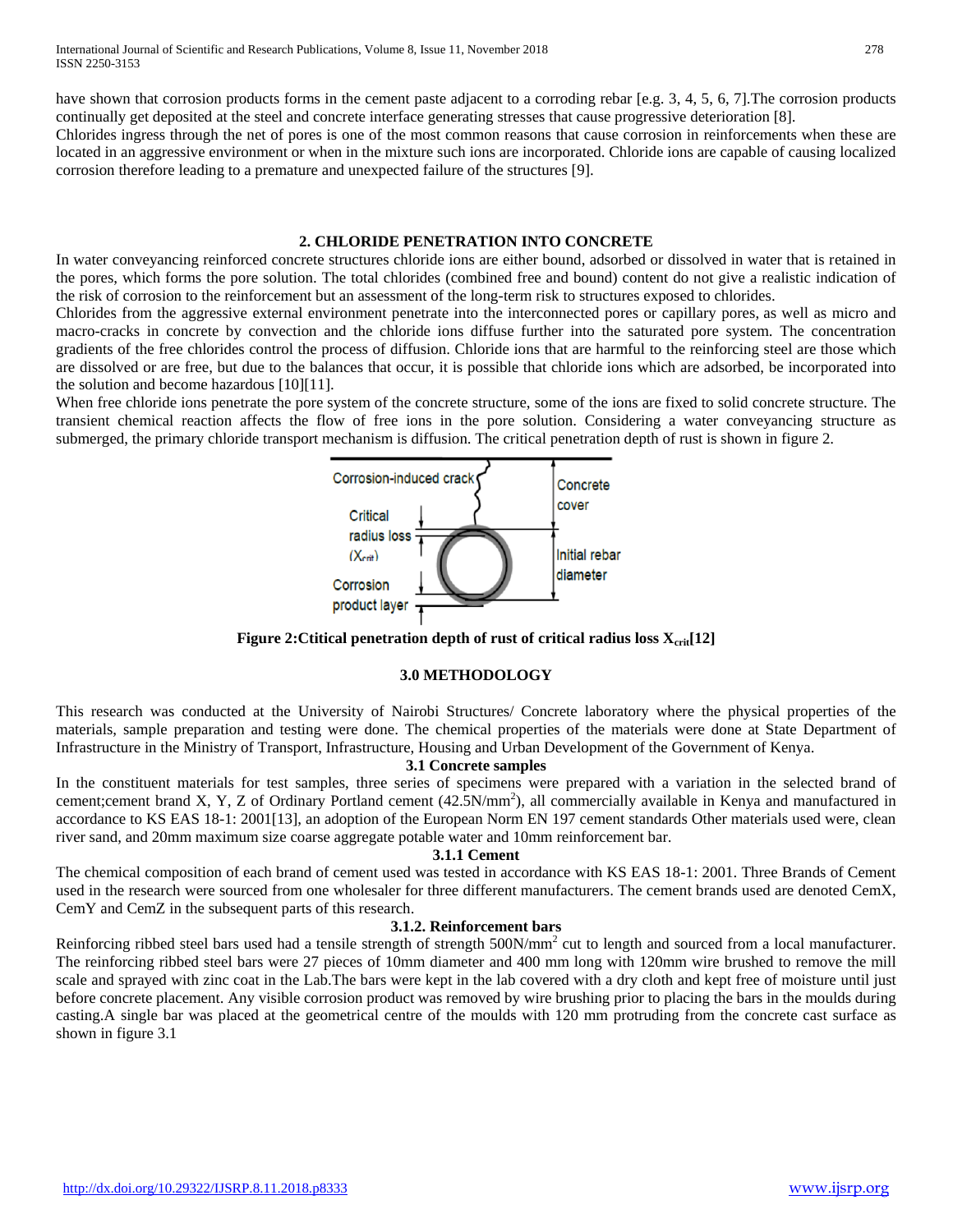

Figure 3.1 Detail of embeded ribbed bar in concrete

#### **3.1.3 Other concrete materials**

Table 1 shows description and source of other materials of concrete used in the research.

| Table 3.1. Details of materials used in the research |                   |                       |                                                                        |  |  |  |
|------------------------------------------------------|-------------------|-----------------------|------------------------------------------------------------------------|--|--|--|
| SΝ                                                   | Description       | Source                | Remark                                                                 |  |  |  |
|                                                      | Fine aggregates   | from Machakos River   | Stockpile vender sourced This was washed and oven<br>dried before use. |  |  |  |
|                                                      | Coarse aggregates | Kenya builders quarry | 5-20mm quarry graded                                                   |  |  |  |
|                                                      | Mixing water      | Tap water in the Lab  |                                                                        |  |  |  |

## **3.2. Experimentation**

#### **3.2.1. Concrete Composition**

A mix was designed to meet the requirements of strength, water-cement ratio and cement content for concrete water conveyancing structures. The target strength was 25N/mm<sup>2</sup>. The concrete was batched by weights using the building research establishment (BRE) mix design concrete mix. The mix design is shown in Table 3.2.

|      | Table 3.2 Basic mix design |                        |                      |                      |                                 |  |  |  |  |
|------|----------------------------|------------------------|----------------------|----------------------|---------------------------------|--|--|--|--|
|      | Material                   | Coarse aggregates      | Fine aggregates      | Ordinary<br>Cement   | Total Free water<br>Portland    |  |  |  |  |
|      | Ouantity                   | 1300 kg/m <sup>3</sup> | 650kg/m <sup>3</sup> | $450 \text{ kg/m}^3$ | $450$ litres/m <sup>3</sup>     |  |  |  |  |
| - -- |                            |                        | .<br>------          |                      | . .<br>$\sim$ $\sim$<br>- - - - |  |  |  |  |

Nine specimens per cement brand were cast in a cylindrical mould, 300mm long and 150mm diameter.After casting, the specimens were kept in laboratory conditions (23 °C) for 24 hours. Subsequently, the specimens were de-moulded and stored in a curing tank for 27 days.

#### **3.2.2 Exposure**

After curing the test specimens were dried for 24 hours in laboratory conditions and then subjected to accelerated corrosion in a tank containing 3.5 % NaCl at room temperature as shown in figure 3.2.



**Figure 3.2 Samples of the concrete cylinders in accelerated corrosion set up. 3.2.3 Open circuit potential measurements (OCP)**

Monitoring of the electrochemical potential was performed by immersing a stainless steel electrode as the anode and in the sodium chloride solution and each group of specimens arranged in series in the cathode as shown in figure 3.3. During the experiment the cathodic and anodic current was measured with time and any crack evolution and size monitored. The experiment in each series was stopped when the biggest crack size reached 0.1mm. During the duration of the test, no replacement of the sodium chloride solution was performed.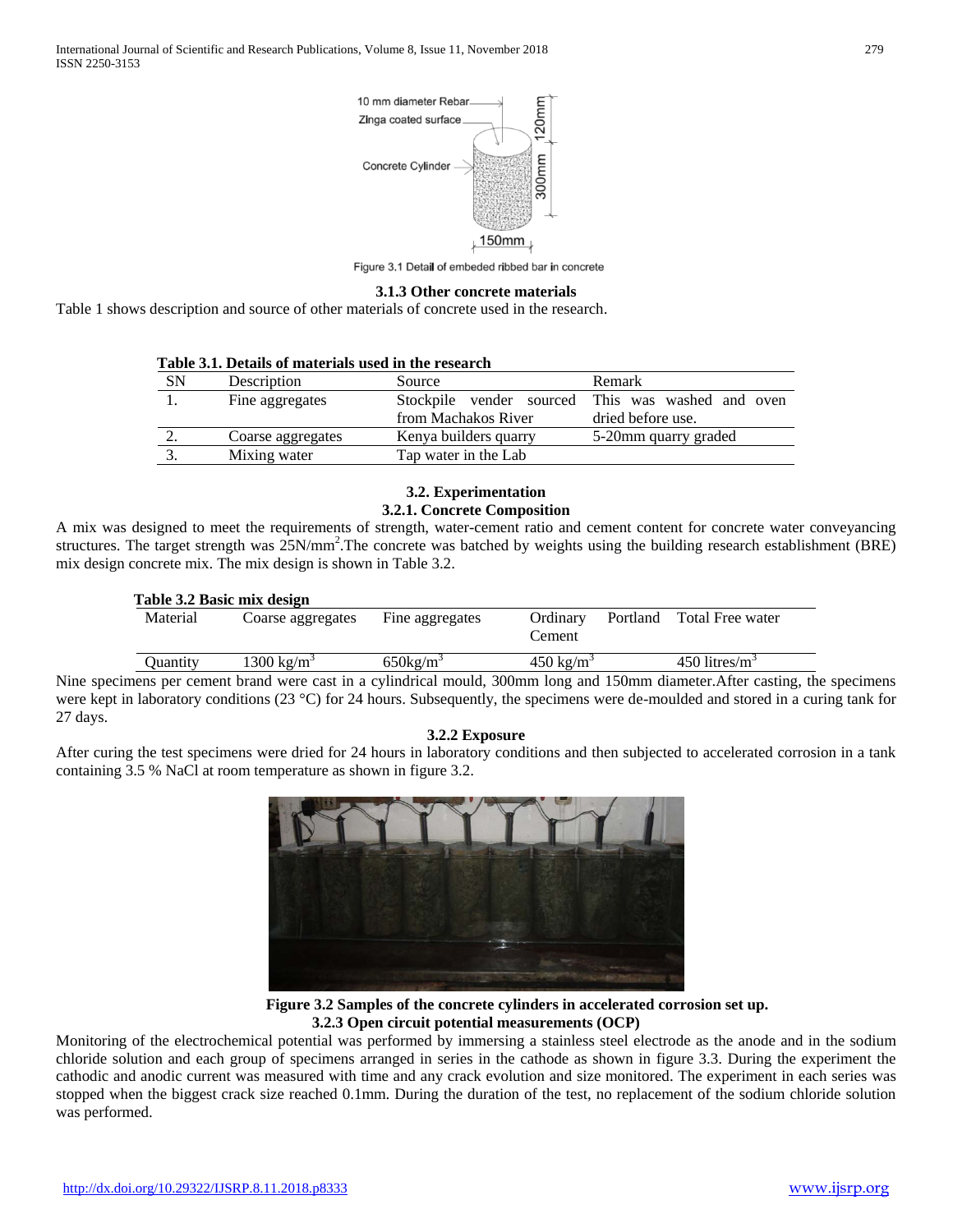

# **3.3.4 Detection of the onset of corrosion-induced Cracking**

Once the specimens were subjected to anodic polarization, the applied current and voltage were monitored on a daily, then weekly basis until corrosion induced cracking appeared on the concrete surface. A detailed optical examination utilizing a graduated optical ruler and lens with 100X-magnification was done on a biweekly basis. The optical examination was required to check for invisible cracks and to accurately measure crack width.

#### **3.3.5 Estimation of critical penetration depth of rust (X<sub>crit</sub>)**

The cracked specimens were demolished to retrieve the reinforcing steel segments for inspection of corrosion morphology and for gravimetric evaluation of mass (see figure 3.4). The extent to which the steel corrosion product was radially transported into surrounding concrete were visually examined. The surface area of corroded carbon steel regions was estimated by the area covered by the steel corrosion product which were confirmed after rust removal.



**Figure 3.4 Images of corrosion samples after corrosion.**

The steel corrosion product was removed off the surface of reinforcement bar segments in accordance with the procedure of ASTM G1-03 [ASTMG01-2003]. The measured amount of lost steel mass in grams was estimated by subtracting the final weight measured after cleaning from the initial weight. The theoretical mass loss in grams of steel resulting from the applied current was calculated based on Faraday's first law of electrolysis.

#### **ΔmF=[M x I x t /(n x F)] 7)**

where  $(M/n \times F)$  is the electrochemical equivalence of the iron substance

M is the molar mass of iron (M=55.847 g/mol),

n is the effective valence of the iron ions dissolving (n=2) and

F is Faraday's constant (F=96485 C/mol).

I is the applied anodic current in amperes

t is the time in seconds during which the current has been passed through the circuit.

#### **Current Efficiency =Δm<sub>G</sub>/Δm<sub>F</sub> 8)** 8

The distribution of corrosion along and around the perimeter of carbon steel segments was examined and detailed images taken. The surface of the reinforcement bars was partially corroded therefore the average value of  $X_{\text{crit}}$  was estimated by:

$$
Xcr_{eq}/\mu m = \frac{\Delta m.10^4}{\rho A}
$$

Where  $\rho$  is the density of carbon steel (7.858 g/cc)

A is the surface area of the corroded length of the rebar in  $mm<sup>2</sup>$ 

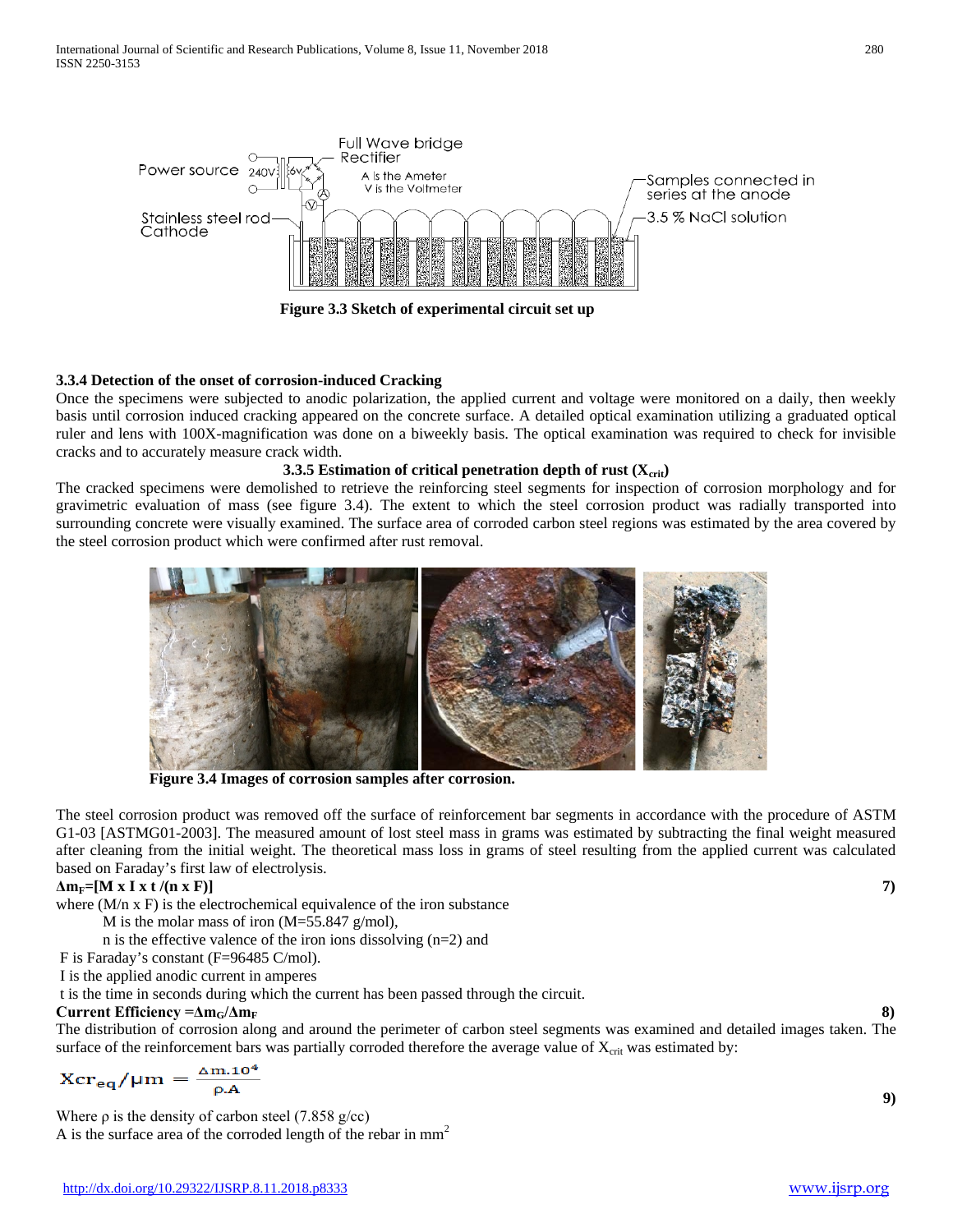Δm is the change in mass of reinforcement bars in grams

#### **Rate of corrosion in mm/year**

**Corrosion Rate= 87.6 x [w/(D x A x T)]** 10) where W is the weight loss in milligrams,

D is the density of the material used in g/cc

A is the area of the specimen  $(cm<sup>2</sup>)$ , and

T is the duration of the test period in hours.

#### **4.0 RESULTS AND DISCUSSION.**

#### **4.1.1 Results of Chemical composition of the brands of cement tested.**

The chemical composition in table 4.1 is given in terms of oxides except for the insoluble residue (IR) and Loss of Ignition(LOI).

| <b>SN</b>        | <b>Table 4.1 Result of Chemical Composition the brands of centent rested.</b><br>Test | Result |       |       | KS EAS 18-1: 2001 |
|------------------|---------------------------------------------------------------------------------------|--------|-------|-------|-------------------|
|                  |                                                                                       | Cem X  | CemY  | Cem Z | Requirement       |
| -1.              | $CaO\%$                                                                               | 59.86  | 59.11 | 58.82 | Sum > 50          |
| 2.               | SiO <sub>2</sub> %                                                                    | 16.56  | 21.56 | 19.47 |                   |
| $\overline{3}$ . | $SO_3\%$                                                                              | 2.02   | 2.78  | 2.03  | $\leq$ 3.5        |
| $\frac{4}{5}$    | MgO%                                                                                  | 1.76   | 1.04  | 0.57  | $\leq$ 5          |
|                  | $K_2O\%$                                                                              | 0.027  | 0.051 |       |                   |
| $\overline{6}$ . | Fe <sub>2</sub> O <sub>3</sub> %                                                      | 2.32   | 3.48  | 1.44  |                   |
| $\overline{7}$ . | $Al_2O_3$                                                                             | 7.61   | 8.09  | 6.85  | $3 - 8$           |
| 8.               | $Na_2O_3\%$                                                                           | 0.054  | 0.018 |       |                   |
| 9.               | LOI%                                                                                  | 0.11   | 0.10  | 4.75  | $\leq$ 5          |
| 10.              | Cl%                                                                                   | 0.012  | 0.016 | 0.014 | $\leq 0.1$        |
| 11.              | IR%                                                                                   | 2.20   | 0.55  | 1.96  | $\leq$ 5          |

# **Table 4.1 Result of Chemical composition the brands of cement tested.**

#### **4.1.2 Effect of Chemical Composition of Cement Samples on the rate of corrosion.**

The different brands however had varying properties attributed to their manufacturing processes and manufacturer. Some constituent compounds in the cement brands are of varying amounts and are responsible in differences exhibited in the resultant concrete properties.

#### **a) Effect of Lime (CaO) and silicon dioxide (SiO2) on the critical penetration depth of rust and the rate of corrosion**

From table 4.1 there is a notable variation in the amounts of CaO,  $SiO<sub>2</sub>$  and Insoluble Residue. CemX has the highest amount of CaO (59.86%), CemY has the highest  $SiO<sub>2</sub>(21.56%)$  and CemX has the highest Insoluble residue (2.20%). Both CaO and  $SiO<sub>2</sub>$  increases the compressive strength of concrete though SiO<sub>2</sub> has to be limited relative to CaO in order not to negatively affect setting time. The optimum amount of nano-SiO<sub>2</sub> is still unknown because of the fact that the  $SiO<sub>2</sub>$  used in different studies are of different types with different particle size, specific surface area and associated production method [14]. In addition, uniform dispersion of  $SiO<sub>2</sub>$  in cementitious materials is another issue. The effect of  $SiO<sub>2</sub>$  include acting as a filler, nucleation and improving the microstructure and early age compressive strength of the cement.Higher compressive strength depics a concrete with a more compact matrix and a low ingress rate of chloride ions for the chloride induced corrosion mechanism and hence cement with a higher amount of lime and silicon dioxide will have a smaller critical penetration depth of rust and a low rate of corrosion.

#### **b) Effect of CaO/SiO<sub>2</sub> on the critical penetration depth of rust and the rate of corrosion**

The ratio of lime (CaO) to silicon dioxide (SiO<sub>2</sub>) contents in ordinary Portland cement should be greater than 2. The restriction on the ratio of lime to silicon dioxide [14] is to ensure that the quantity of silicon dioxide is considerably lower than that of lime so that the setting of concrete is not inhibited and the higher ratio increase the compressive strength and a smaller critical penetration depth of rust and lower corrosion is expected. The lime-silicon dioxide ratio for cement samples X, Y,and Z were 3.61,2.71 and 3.0 respectively.

# **c) Effect of SO3 on the critical penetration depth of rust and the rate of corrosion**

The amount of  $SO_3$  in all the cement brands were within the acceptable limit.  $SO_3$  controls the setting time of cement to avoid flash set. Kosmatka et al, (1991). Slower setting results in greater compressive strength to the set mass and smaller critical penetration depth and slower rate of corrosion.

#### **c) Effect of MgO on the critical penetration depth of rust and the rate of corrosion**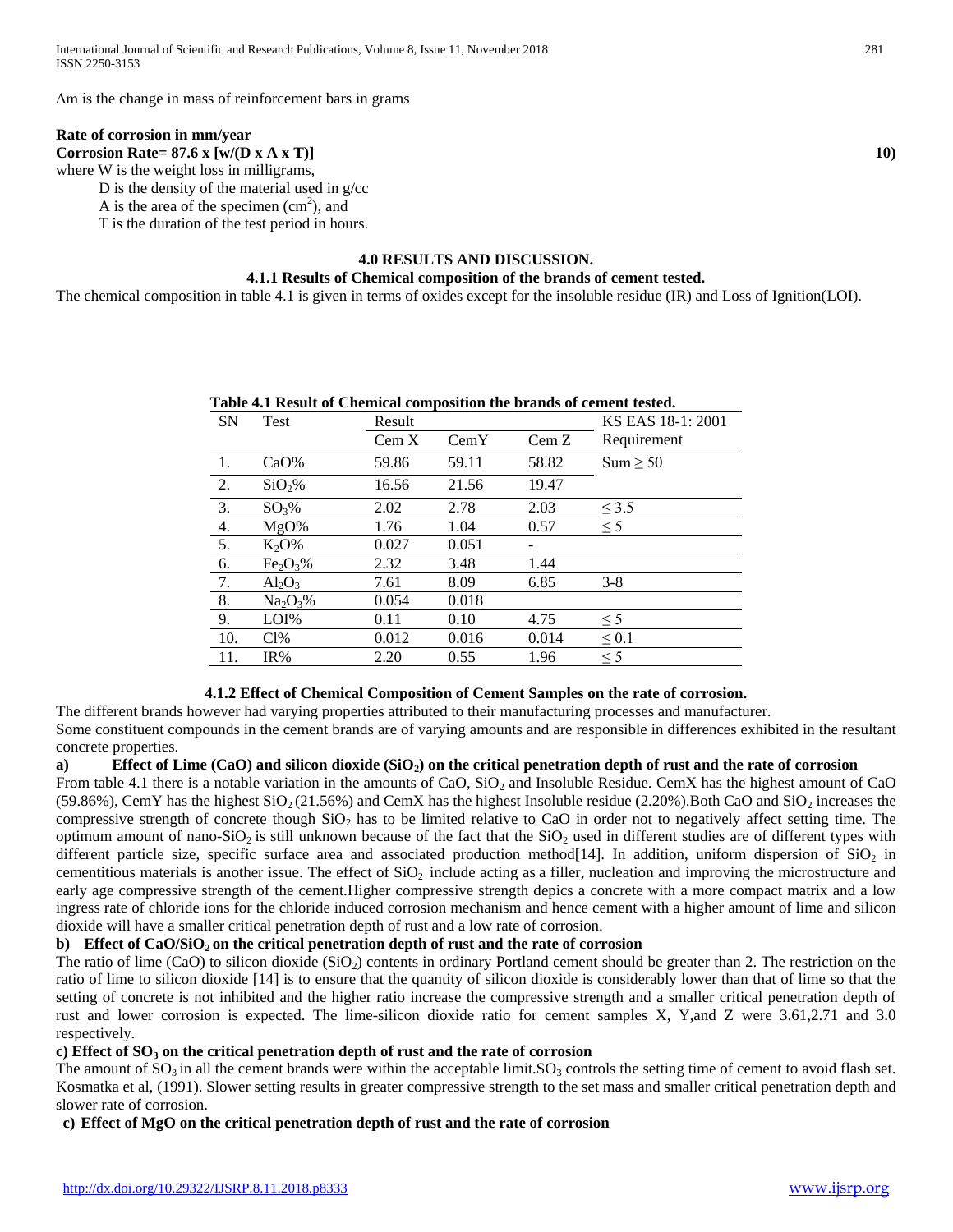The quantity of magnesium oxide (MgO) in ordinary Portland cement should not exceed 5% [10]. All the cement samples satisfied this requirement with 1.76%, 1.04% and 0.57% for cement samples X, Y and Z respectively. Magnesium oxide contributes to the colour of cement and hardness of the resulting concrete. If the quantity of MgO is in excess of 5 percent, cracks will appear in concrete and which may affect the rate of corrosion by generating spots for penetration of chloride ions in concrete.

# **d) Effect of Chloride Content on the critical penetration depth of rust and the rate of corrosion**

The chloride content in ordinary Portland cement should be less than 0.4%. All the cement samples in this work satisfied this requirement. Higher amounts of chloride in the cements will contribute to the bound chloride and subsequently to the total amount available for electrochemical reactions in corrosion due to chloride mechanism and subsequently increase the critical penetration depth and the rate of corrosion.

# e). **Effect of Al2O3 Content on the critical penetration depth of rust and the rate of corrosion**

The quantity of aluminum oxide in all the brands was within the acceptable limits. An increase in the  $Al_2O_3$  results in an increase in the time for the initial and final sets and hence an increase in compressive strength resulting in a smaller critical penetration depth and a lower rate of corrosion.

# **4.2 Aggregates**

# **4.2.1 Properties of aggregates**

Various tests were carried out on the aggregates to determine their suitability for the research. Water soluble chlorides ions percent were found to be zero in fine aggregates, 0.002 % in coarse aggregates all less than 0.03% acceptable in compliance with BS EN 12620: 2002.Table 4.2 and Table 4.3 show the physical and mechanical properties of the aggregates used while graph 4.1 and graph 4.2 show the gradation of the aggregates.

# **Table 4.2:Physical properties of aggregates used in the study**

| Material          | $\cdot$ $\sim$<br>Specific gravity | Absorption % | Silt content % | Max Size |
|-------------------|------------------------------------|--------------|----------------|----------|
| Fine aggregates   | ∠.∪                                | ⊍            |                | –<br>т.ч |
| Coarse aggregates | ∠.∪                                | U.J          |                | 20.0     |

# **Table 4.3: Mechanical properties carried on coarse aggregates**.

|        |                          |                  | .                 |                             |                                  |
|--------|--------------------------|------------------|-------------------|-----------------------------|----------------------------------|
| Test   | Size of aggregates<br>mm | Crushing value % | Impact<br>Value % | <b>Flakiness</b><br>index % | Loss Angeles Abrasion<br>Value % |
| Result | $5-20$                   |                  |                   |                             | 20                               |



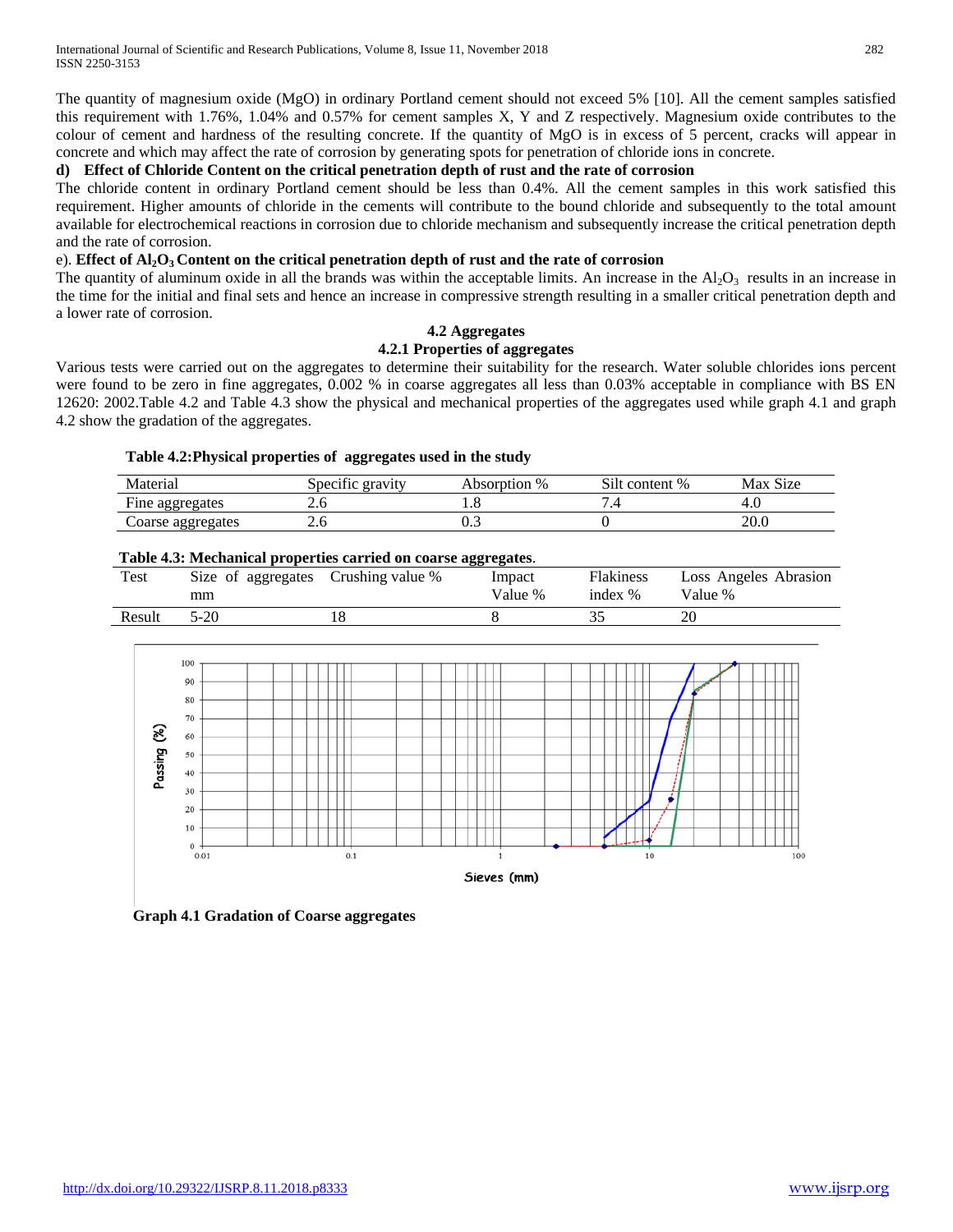

**Graph4.2: Gradation of fine aggregates**

#### **4.2.1 Effect of Properties of aggregates on critical penetration depth of rust and the rate of corrosion**

The physical properties, mechanical properties and gradation of aggregates directly affect the compressive strength and fracture energy. Table 4.2 and 4.3 show the physical and mechanical properties of the materials used. Figure 4.1 and 4.2 show the gradation of the aggregates as well graded which results in a compact matrix of the resulting concrete and subsequently an influence in the critical penetration depth of rust and the rate of corrosion. In this research there was no variation in the aggregates used.

## **4.3 Hardened properties of concrete**

Table 4.4 shows the compressive strength of the brands of cement used.

| Table 4.4 Results of Average Compressive strength with time |
|-------------------------------------------------------------|
|-------------------------------------------------------------|

| SΝ | Cement       | Compressive Strength in $N/mm^2$ |         |         |  |  |
|----|--------------|----------------------------------|---------|---------|--|--|
|    | <b>Brand</b> | 7days                            | 14 days | 28 days |  |  |
|    |              |                                  |         |         |  |  |
|    | CemX         | 25.81                            | 40.28   | 41.29   |  |  |
|    | CemY         | 36.379                           | 39.23   | 44.89   |  |  |
|    | CemZ         | 34.81                            | 36.26   | 41.09   |  |  |

#### **4.3.2 Effect of hardened properties of concrete on the critical radius loss and the rate of corrosion**

From the results of table 4.4,the compressive strength of the concrete reduced with use of cement brand Y,X and Z respectively.This effectively affectively reduces the rate of ingress of chloride ions and the critical penetration depth of rust the rate of corrosion.

#### **4.4 Accelerated corrosion**

Table 4.5 shows the result of accelerated corrosion while table 4.6 shows the relationship between compressive strength, critical penetration depth of rust and the rate of corrosion.

| Table 4.5 Measurement of Electrode current with time |         |                           |                       |                    |  |  |
|------------------------------------------------------|---------|---------------------------|-----------------------|--------------------|--|--|
| <b>Brand of Cement</b>                               |         | $\mathbf{Cem} \mathbf{X}$ | $\bf CemY$            | $\bf CemZ$         |  |  |
| Date Cast                                            |         | 30.09.2017                | 02.10.2017            | 03.2010.2017       |  |  |
| Start of accelerated corrosion                       |         | 29.10.2017                | 31.10.2017            | 01.11.1717         |  |  |
| Current at Immersion                                 | Anode   | 290mA                     | 150mA                 | 190mA              |  |  |
|                                                      | Cathode | 269mA                     | 140mA                 | 140mA              |  |  |
| Current after 30 days                                | Anode   | 269mA                     | 140mA                 | 140mA              |  |  |
|                                                      | Cathode | 240mA                     | 140mA                 | 160mA              |  |  |
| Current at 0.1mm crack                               | Anode   | 90mA                      | 95mA                  | 85mA               |  |  |
|                                                      | Cathode | 98mA                      | 98mA                  | 88mA               |  |  |
| of<br>Duration<br>of<br>crack                        |         | 109 days                  | $115$ days            | 106 days           |  |  |
| $0.1$ mm                                             |         |                           |                       |                    |  |  |
| $\Delta m$ [(M x I x t)/(n x F)],                    |         | 246 grams                 | 274 grams             | 226 grams          |  |  |
| $\Delta m_{\text{actual}}$                           |         | 1.06grams                 | $0.649$ grams         | $1.15$ grams       |  |  |
| surface<br>Average<br>area                           |         | $1100$ mm <sup>2</sup>    | $786$ mm <sup>2</sup> | $1162 \text{mm}^2$ |  |  |

# **Table 4.5 Measurement of Electrode**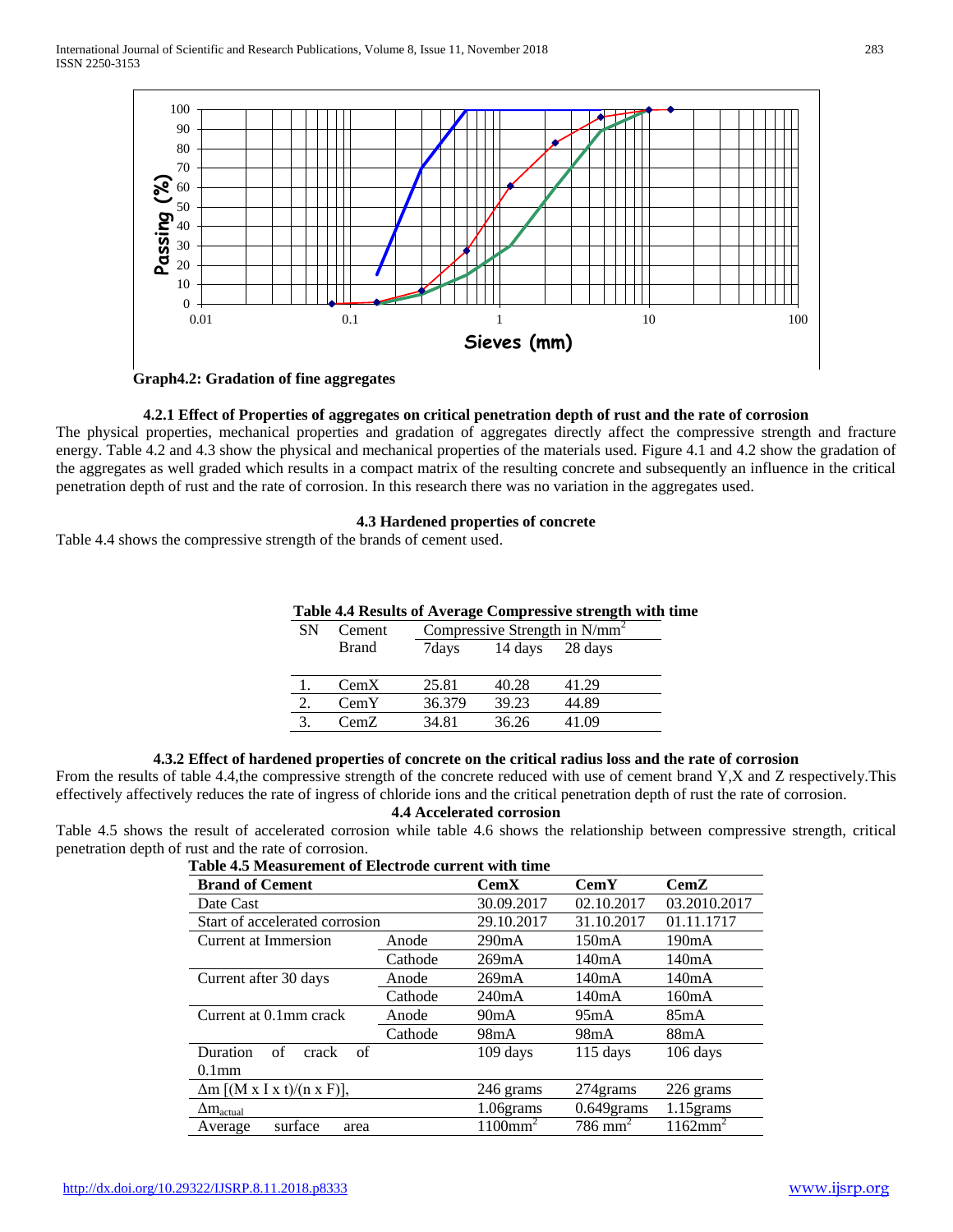| corroded. (A)               |                  |            |                  |
|-----------------------------|------------------|------------|------------------|
| Theoretical Critical radius | 28 <sub>mm</sub> | 44mm       | 25 <sub>mm</sub> |
| loss Xerit.                 |                  |            |                  |
| Actual Critical radius loss | $0.12$ mm        | $0.105$ mm | $0.13$ mm        |
| Xcrit.                      |                  |            |                  |
| Rate of corrosion mm/vr     | () 41            | 0.36       | 0 43             |

#### **Table 4.6 Relationship between the compressive strength, actual critical radius loss and the rate of corrosion**

| <b>SN</b> | Cement<br><b>Brand</b> | <b>Compressive Strength</b><br>in $N/mm^2$ |         | critical<br>Actual<br>radius loss(mm) | Rate of<br>Corrosion(mm/yr) |      |
|-----------|------------------------|--------------------------------------------|---------|---------------------------------------|-----------------------------|------|
|           |                        | 7days                                      | 14 days | 28 days                               |                             |      |
|           | Cem X                  | 25.81                                      | 40.28   | 41.29                                 | 0.12                        | 0.41 |
|           | Cem Y                  | 36.379                                     | 39.23   | 44.89                                 | 0.105                       | 0.36 |
|           | Cem Z                  | 34.81                                      | 36.26   | 41.09                                 | 0.13                        | 0.43 |

From tables 4.5 and 4.6 the following can be noted that samples with the highest compressive strength, took the longest period for a crack of 0.1mm to be reached in accelerated corrosion, the lowest critical penetration radius and rate of corrosion and the converse is also true.This results also confirm the trend expected from the chemical compounds in the Cem X,Cem Y and Cem Z.

In higher compressive strengths the capillary pore spaces are smaller and successfully reduce the rate of ingress of surface chloride to the rebar/concrete interface. Thus, the diffusion of chloride ions will drop sharply with increased strength and exposure time reducing the critical penetration depth and the rate of corrosion.

#### **5. CONCLUSION**

This research investigated the effect of selected cement brands in Kenya on the critical penetration depth of rust and the rate of corrosion. The chemical composition of the brands of cement show a marked variation in chemical composition whose effect in compression strength linearly correlate with the critical penetration depth of rust and the rate of corrosion. From the results, for achieving a crack width of 0.1mm in the same accelerated corrosion setup, there is a linear variation in the critical penetration depth of rust and the rate of corrosion for the selected brand of cement.

#### **REFERENCES**

- [1] P.Ghods, O.B. Isgor, F. Bensebaa,D. Kingston, " *Angle-resolved XPS study of carbon steel passivity and chloride-induced depassivation in simulated concrete pore solution,"* Corros. Sci. 2012, 58, 159–167.
- [2] ACI Committee 222, "*Protection of Metals in Concrete Against Corrosion,"* ACI 222R-01, American Concrete Institute, Farmington Hills, Michigan, 2001.
- [3] A.K. Aligizaki, M.R. de Rooij, D.D. Macdonald, "*Analysis of iron oxides accumulating at the interface between aggregates and cement paste,*" Cem. Concr. Res., 30 (2000) 1941-1945.
- [4] G.S. Duffó, W. Morris, I. Raspini, C. Saragovi, "*A study of steel rebars embedded in concrete during 65 year*s," Corros. Sci., 46 (2004) 2143-2157.
- [5] O. Poupard, V.L'Hostis, S. Catinaud, I. Petre-Lazar, "*Corrosion damage prognosis of a reinforced concrete beam after 40 years natural exposure in marine environment,"* Cem. Concr. Res., 36 (2006) 504-520.
- [6] T.D. Marcotte, C.M. Hansson, "*Corrosion products that form on steel within cement paste,*" Mater Struct., 40 (2007) 325-340.
- [7] S. Caré, Q.T. Nguyen, V. L'Hostis, Y. Berthaud, "*Mechanical properties of the rust layer induced by impressed current method in reinforced mortar*," Cem. Concr. Res., 38 (2008) 1079-1091.
- [8] F.P. Glasser, K.K. Sagoe-Crentsil, "*Steel in concrete: Part II Electron microscopy analysis*," Mag. Concr. Res., 41 (1989) 213-220.
- [9] W.Aperador,R.Mejía de Gutiérrez,D.M.Bastidas,"*Steel corrosion behaviour in carbonated alkali-activated slag concrete*," Corrosion Science,vol.51,2009.
- [10] W.Aperador,R.Vera,A.M.Carvajal, "*Evaluation of the cathodic protection applied to steel embedded in the ASS using the finite element method"*International Journal of Electrochemical Science, 7(2012)12870. 5
- [11] E.Busba and A. Sagüés, "*Critical Localized Corrosion Penetration of Steel Reinforcement for Concrete Cover Cracking*," NACE International's Annual Conference and Exposition, CORROSION, 201
- [12] R.Montoya,W.Aperador,D.M.Bastidas,"*Steel corrosion behaviour in carbonated alkali-activated slag concrete*,"Corrosion Science, 51(2009)2857
- [13] Kenya Bureau of Standards,*KS EAS 18-1:2001-Cement Part 1:Composition, Specification and Conformity Criteria for Common Cements.* Kenya Bureau of Standards, Nairobi,2005.

#### AUTHORS

**First Author** – Mogire Philip, PhD Student, Department of Civil and Construction Engineering, University of Nairobi, Kenya, philosiemo@yahoo.com

**Second Author** – Prof. Silvester Abuodha,Associate Professor, Department of Civil and Construction Engineering,